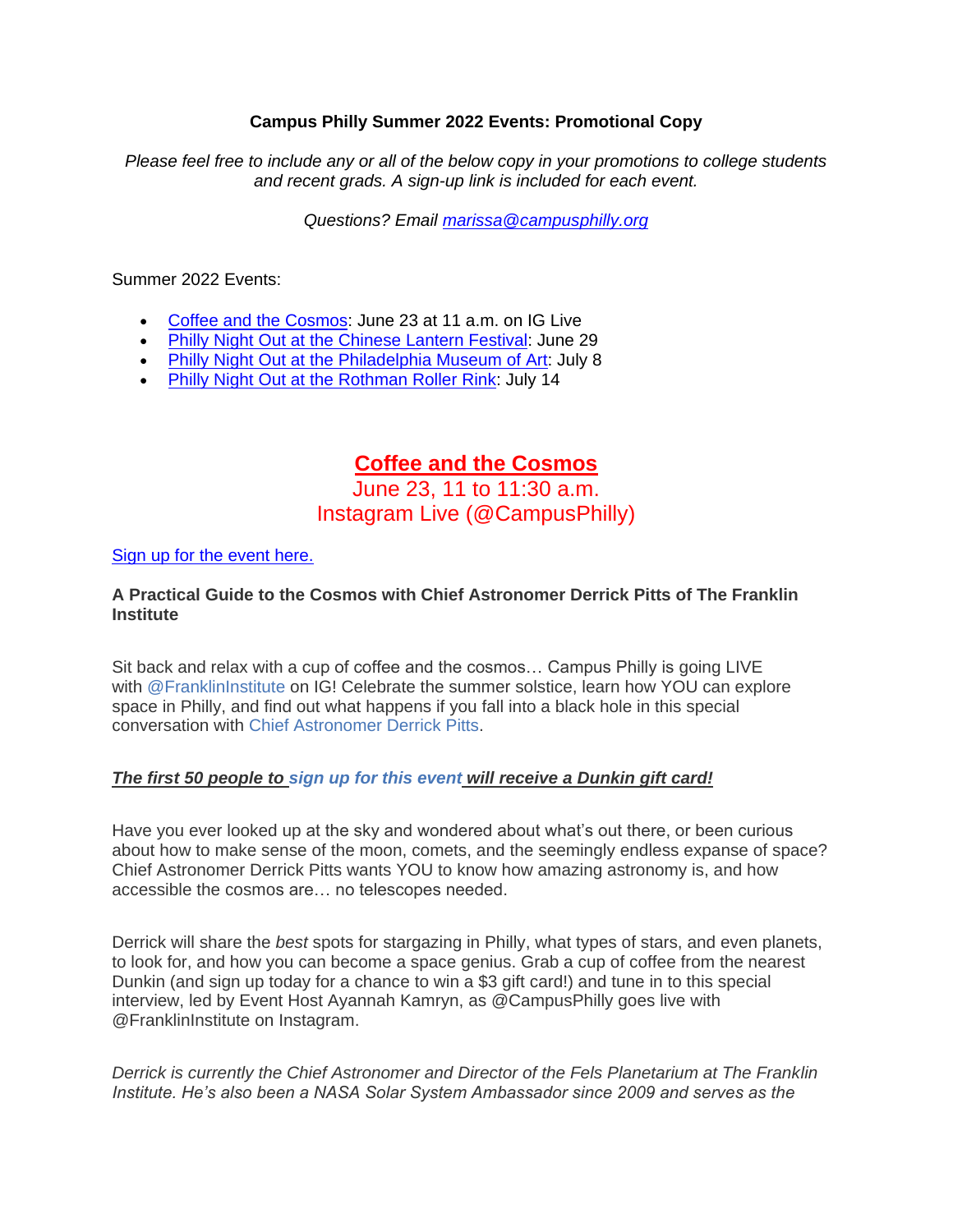*"Astrobiology Ambassador" for the NASA/MIRS/UNCF Special Program Corporation's Astrobiology Partnership Program. He appears regularly in the media as a science content expert including appearances on the "Colbert Report" on Comedy Central and "The Late, Late Show with Craig Ferguson" on CBS.*

# **Philly Night Out at the Chinese Lantern Festival** June 29, 6 to 11 p.m.

#### Sign up for [this event here.](https://campusphilly.org/event/philly-night-out-at-the-chinese-lantern-festival/)

Experience a celebration of light and culture with college students and recent graduates at Campus Philly's first Philly Night Out of the summer, with more than 30 larger-than-life lantern displays throughout Franklin Square, including the return of the 200-foot-long dragon!

#### **The Chinese Lantern Festival is back, and Campus Philly can't wait to kick off the summer with you on June 29 from 6 to 11 p.m.**

Those who [register through Campus Philly](https://campusphilly.secure.force.com/events/targetx_eventsb__events#/esr?eid=a0P5c00000rPbslEAC) will receive an exclusive promo code for \$8 off admission to the iconic Chinese Lantern Festival, which includes viewing all of the amazing lantern displays, authentic Chinese performances, and the Franklin Square Fountain Show, including a new performance for the Lantern Festival.

[Sign up for this Philly Night Out here!](https://campusphilly.secure.force.com/events/targetx_eventsb__events#/esr?eid=a0P5c00000rPbslEAC) You'll receive a confirmation email with your promo code for \$8 off.

# **Philly Night Out at the Philadelphia Museum of Art**: July 8, 5 to 8:45 p.m.

#### [Sign up for this event here.](https://campusphilly.org/event/philly-night-out-at-the-philadelphia-museum-of-art/)

Join Campus Philly on Friday, July 8, for a Philly Night Out (open to college students *and* recent graduates!) at the Philadelphia Museum of Art! Swing by any time between 5 and 8:45pm and explore the many sections of the museum, including the main galleries + [special exhibitions.](https://philamuseum.org/calendar/view-all/today/exhibitions)

#### **[Sign up for Philly Night Out at the Philadelphia Museum of Art here!](https://bit.ly/3JYNADM) You'll receive a confirmation email with details on how to reserve timed tickets at the time that works best for you.**

Plus, there's a ton of great restaurants around the Philadelphia Museum of Art in the Fairmount neighborhood! Meet up with other college students and recent grads to grab a bite and explore